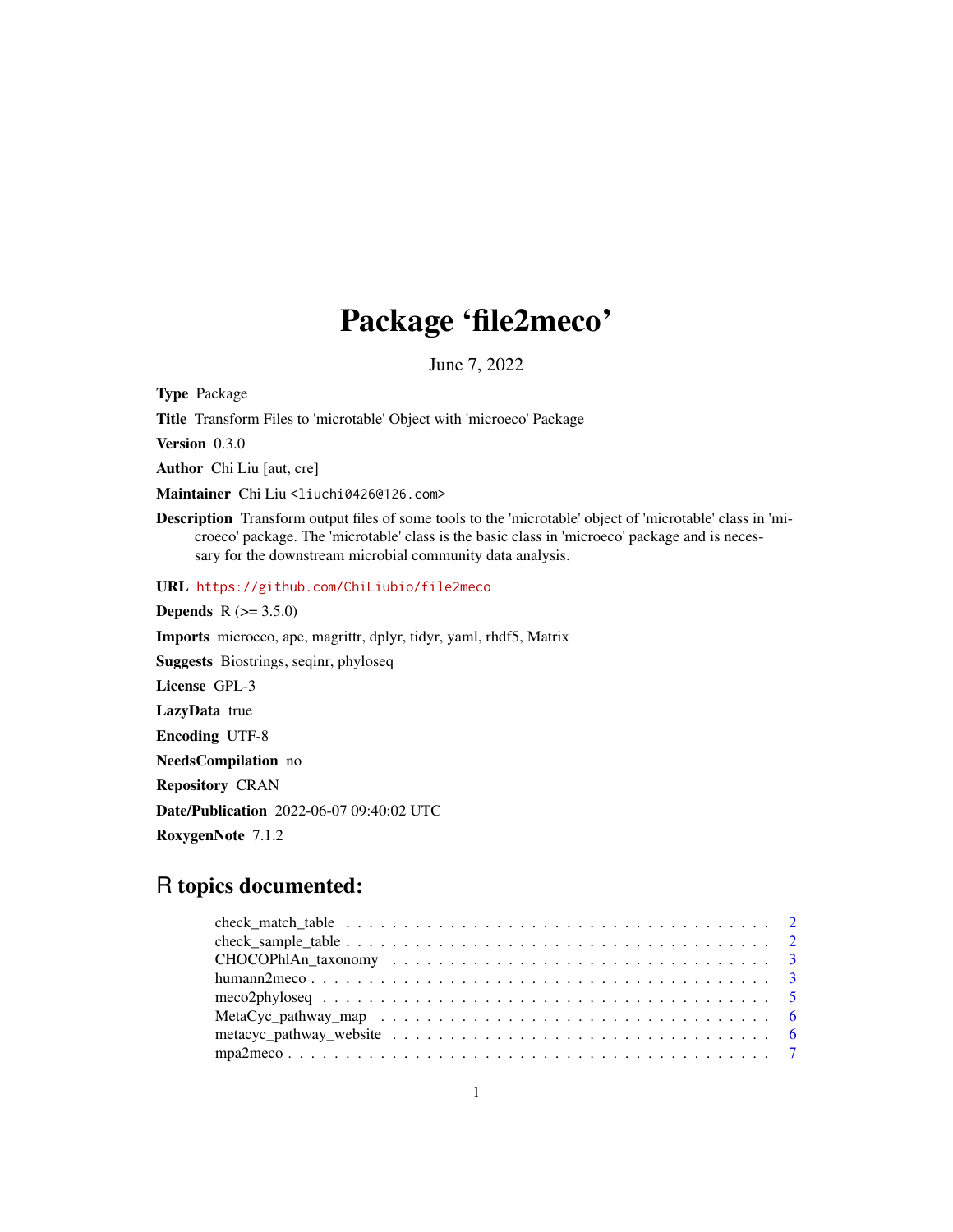<span id="page-1-0"></span>

| Index |  |  |  |  |  |  |  |  |  |  |  |  |  |  |  |  |  |  |  |
|-------|--|--|--|--|--|--|--|--|--|--|--|--|--|--|--|--|--|--|--|
|       |  |  |  |  |  |  |  |  |  |  |  |  |  |  |  |  |  |  |  |
|       |  |  |  |  |  |  |  |  |  |  |  |  |  |  |  |  |  |  |  |
|       |  |  |  |  |  |  |  |  |  |  |  |  |  |  |  |  |  |  |  |
|       |  |  |  |  |  |  |  |  |  |  |  |  |  |  |  |  |  |  |  |
|       |  |  |  |  |  |  |  |  |  |  |  |  |  |  |  |  |  |  |  |

check\_match\_table *Replace the names use match table*

# Description

Replace the names use match table

# Usage

```
check_match_table(match_table = NULL, abund_new = NULL)
```
# Arguments

| match table | default NULL; character or data.frame; matching table used. |
|-------------|-------------------------------------------------------------|
| abund new   | default NULL; data.frame; the abundance table used.         |

### Value

new abundance table.

check\_sample\_table *Read sample table*

# Description

Read sample table

# Usage

```
check_sample_table(sample_data = NULL)
```
# Arguments

sample\_data default NULL; character or data.frame; matching table used.

# Value

sample information table.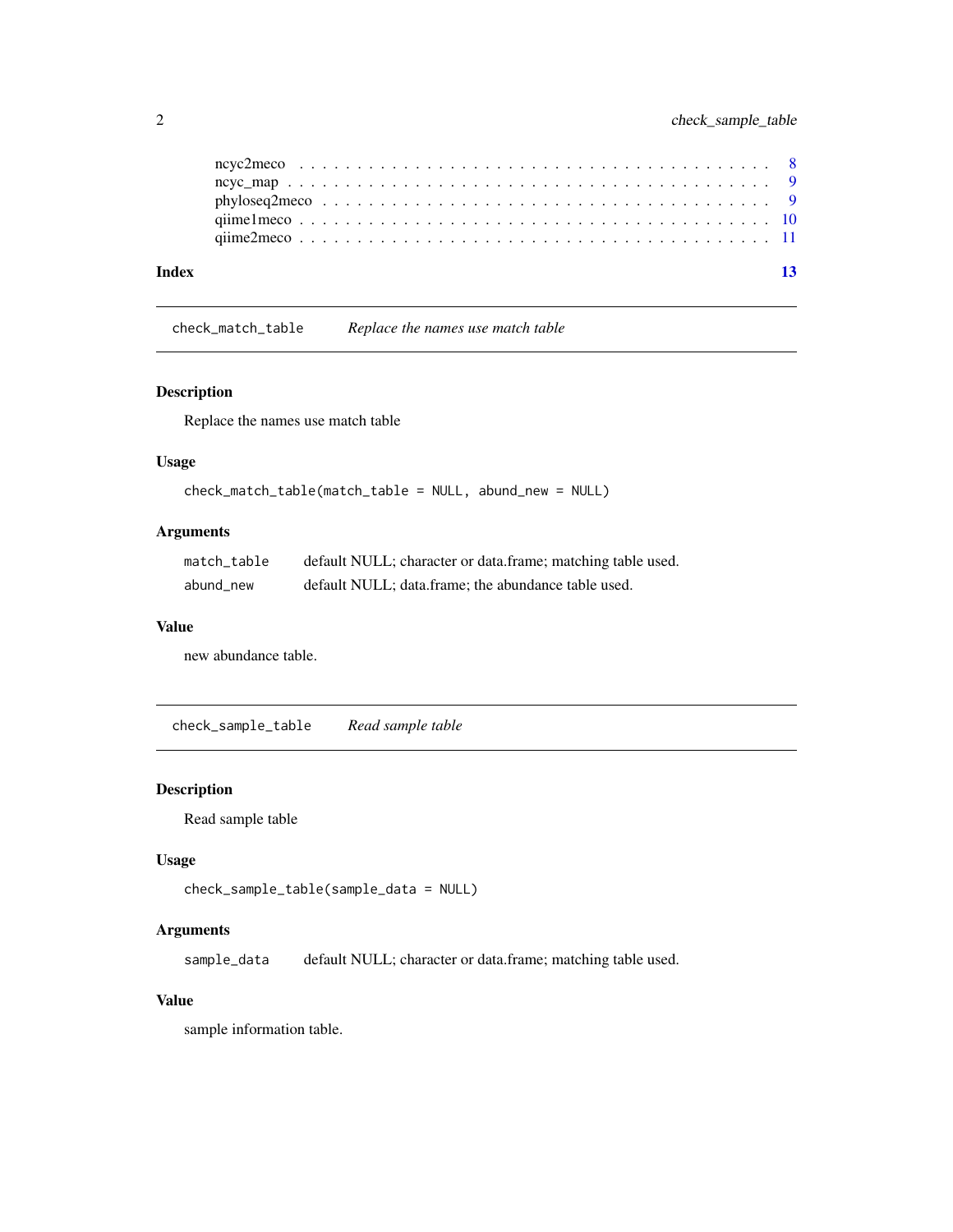<span id="page-2-0"></span>CHOCOPhlAn\_taxonomy *The CHOCOPhlAn\_taxonomy data*

# Description

The CHOCOPhlAn\_taxonomy data is used for the parsing the 'HUMAaN' metagenomic results and add the taxonomy hierarchical information to the 'tax\_table'.

#### Usage

```
data(CHOCOPhlAn_taxonomy)
```
humann2meco *Transform 'HUMAnN' metagenomic results to 'microtable' object.*

# Description

Transform 'HUMAnN' metagenomic results to microtable object, reference: Franzosa et al. (2018) <doi:10.1038/s41592-018-0176-y>.

#### Usage

```
humann2meco(
  abund_table,
  db = c("MetaCyc", "KEGG")[1],
  sample_data = NULL,
  match_table = NULL,
  ...
\mathcal{L}
```
# Arguments

| abund_table | 'HUMAnN' output abundance table, see the example.                                                                                                                                                                                                                                                                                 |
|-------------|-----------------------------------------------------------------------------------------------------------------------------------------------------------------------------------------------------------------------------------------------------------------------------------------------------------------------------------|
| db          | default "MetaCyc"; either "MetaCyc" or "KEGG"; the pathway database used<br>in the abund_table file generation.                                                                                                                                                                                                                   |
| sample_data | default NULL; the sample metadata table, must be tab or comma seperated file,<br>generally, a file with suffix "tsv" or "csv".                                                                                                                                                                                                    |
| match_table | default NULL; a two column table used to replace the sample names in HU-<br>MAnN abundance result; Must be two columns with no column names; The<br>first column must be sample names same with those in abund_table, the second<br>column is the new sample names, e.g., the rownames in sample_table. See the<br>example files. |
| $\ddots$    | parameter passed to microtable\$new function of microeco package, such as<br>auto_tidy parameter.                                                                                                                                                                                                                                 |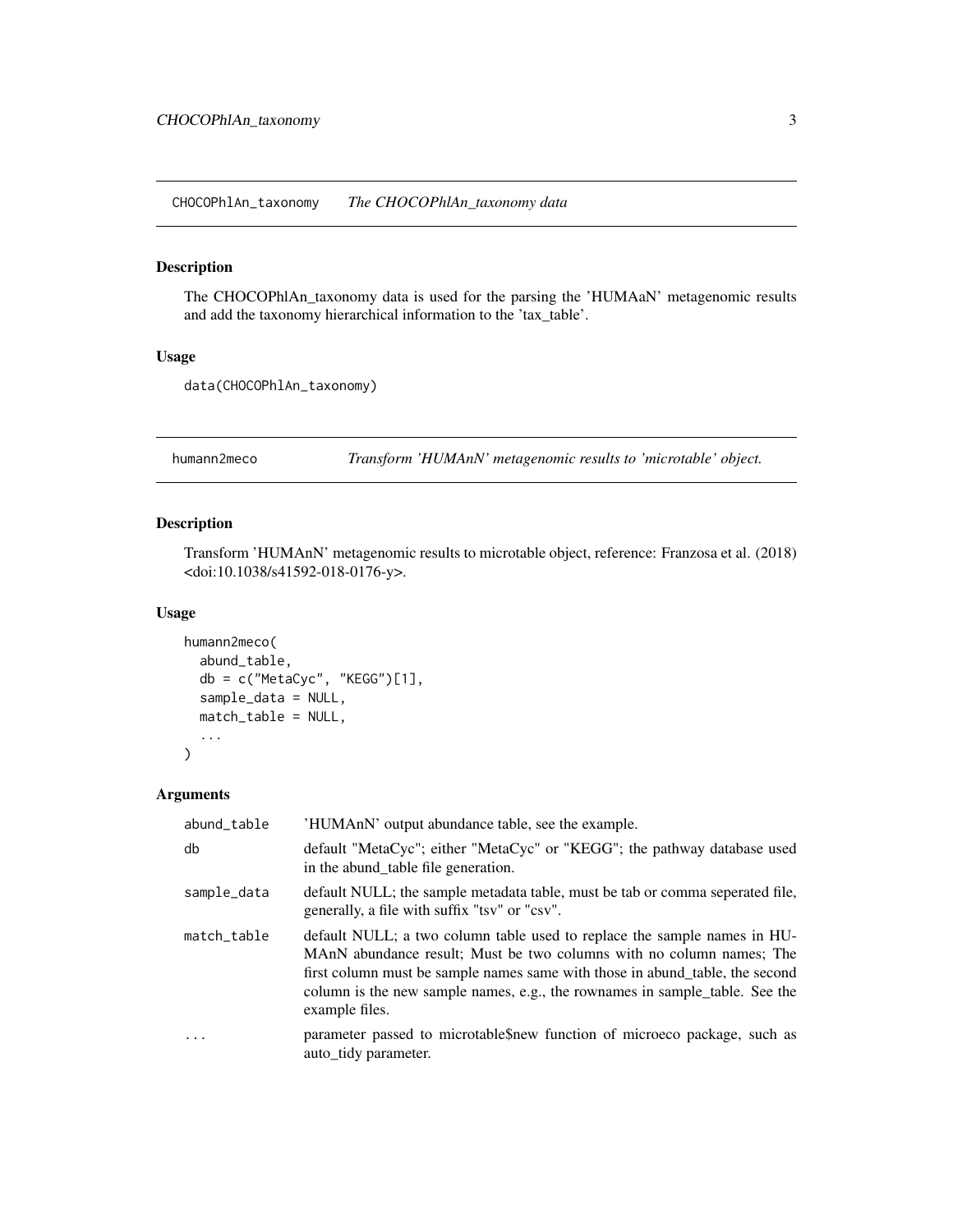#### Value

microtable object.

### Examples

```
library(file2meco)
library(microeco)
library(magrittr)
sample_file_path <- system.file("extdata", "example_metagenome_sample_info.tsv",
 package="file2meco")
match_file_path <- system.file("extdata", "example_metagenome_match_table.tsv", package="file2meco")
# MetaCyc pathway examples
# use the raw data files stored inside the package for MetaCyc pathway database based analysis
abund_file_path <- system.file("extdata", "example_HUMAnN_MetaCyc_abund.tsv", package="file2meco")
# the default db is "MetaCyc"
humann2meco(abund_table = abund_file_path, db = "MetaCyc")
humann2meco(abund_table = abund_file_path, db = "MetaCyc", sample_data = sample_file_path,
 match_table = match_file_path)
test <- humann2meco(abund_table = abund_file_path, db = "MetaCyc", sample_data = sample_file_path,
 match_table = match_file_path)
test$tidy_dataset()
# rel = FALSE donot use relative abundance
test$cal_abund(select_cols = 1:3, rel = FALSE)
test$taxa_abund$Superclass1 %<>% .[!grepl("unclass", rownames(.)), ]
test1 <- trans_abund$new(test, taxrank = "Superclass1", ntaxa = 10)
test1$plot_bar(facet = "Group", ylab_title = "Abundance (RPK)")
# select both function and taxa
test$cal_abund(select_cols = c("Superclass1", "Phylum", "Genus"), rel = TRUE)
test1 <- trans_abund$new(test, taxrank = "Phylum", ntaxa = 10, delete_part_prefix = TRUE)
test1$plot_bar(facet = "Group")
test$taxa_abund$Phylum %<>% .[!grepl("unclass", rownames(.)), ]
test1 <- trans_abund$new(test, taxrank = "Phylum", ntaxa = 10, delete_part_prefix = TRUE)
test1$plot_bar(facet = "Group")
# functional biomarker
test$cal_abund(select_cols = 1:3, rel = TRUE)
test$taxa_abund$Superclass1 %<>% .[!grepl("unclass", rownames(.)), ]
test$taxa_abund$Superclass2 %<>% .[!grepl("unclass", rownames(.)), ]
test$taxa_abund$pathway %<>% .[!grepl("unclass", rownames(.)), ]
test1 <- trans_diff$new(test, method = "lefse", group = "Group")
test1$plot_diff_bar(use_number = 1:20)
# taxa biomarker
test$cal_abund(select_cols = 4:9, rel = TRUE)
test$taxa_abund$Phylum %<>% .[!grepl("unclass", rownames(.)), ]
test1 <- trans_diff$new(test, method = "lefse", group = "Group", p_adjust_method = NULL)
test1$plot_diff_bar(threshold = 2)
#############################################################
# KEGG pathway examples
abund_file_path <- system.file("extdata", "example_HUMAnN_KEGG_abund.tsv", package="file2meco")
humann2meco(abund_table = abund_file_path, db = "KEGG")
test <- humann2meco(abund_table = abund_file_path, db = "KEGG",
 sample_data = sample_file_path, match_table = match_file_path)
```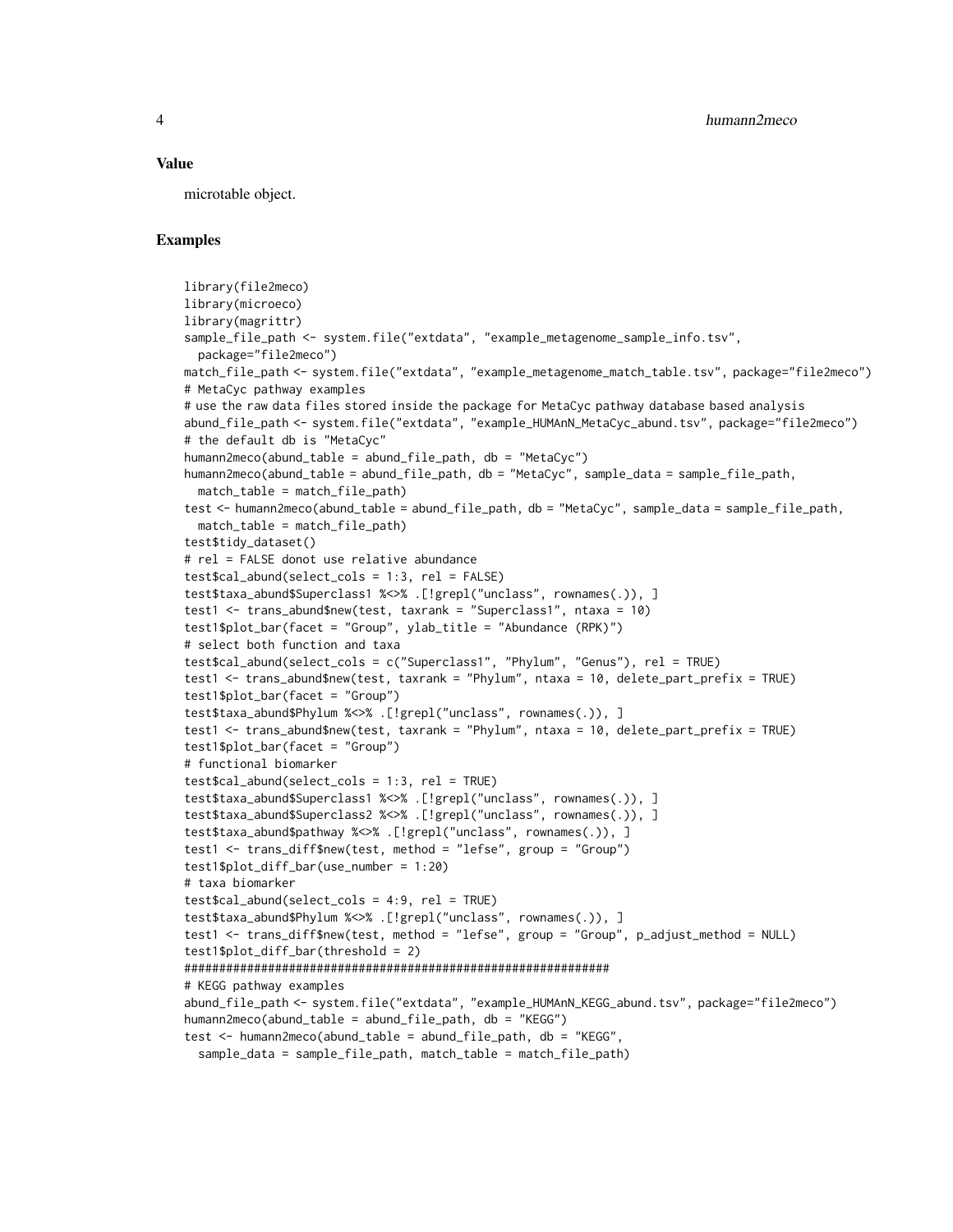```
test$tax_table %<>% subset(Level.1 != "unclassified")
test$tidy_dataset()
# rel = FALSE donot use relative abundance
test$cal_abund(select_cols = 1:3, rel = FALSE)
test1 <- trans_abund$new(test, taxrank = "Level.2", ntaxa = 10)
test1$plot_bar(facet = "Group", ylab_title = "Abundance (RPK)")
# select both function and taxa
test$cal_abund(select_cols = c("Level.1", "Phylum", "Genus"), rel = TRUE)
test1 <- trans_abund$new(test, taxrank = "Phylum", ntaxa = 10, delete_part_prefix = TRUE)
test1$plot_bar(facet = "Group")
# functional biomarker
test$cal_abund(select_cols = 1:3, rel = TRUE)
test1 <- trans_diff$new(test, method = "lefse", group = "Group")
test1$plot_diff_bar(threshold = 3)
# taxa biomarker
test$cal_abund(select_cols = 4:9, rel = TRUE)
test1 <- trans_diff$new(test, method = "lefse", group = "Group", p_adjust_method = NULL)
test1$plot_diff_bar(threshold = 2)
```
meco2phyloseq *Transform 'microtable' object of 'microeco' package to the 'phyloseq' object of 'phyloseq' package.*

#### Description

Transform 'microtable' object of 'microeco' package to the 'phyloseq' object of 'phyloseq' package.

#### Usage

```
meco2phyloseq(dataset)
```
#### Arguments

dataset a microtable object.

#### Value

phyloseq object.

#### Examples

```
## Not run:
library(microeco)
data("dataset")
meco2phyloseq(dataset)
```
## End(Not run)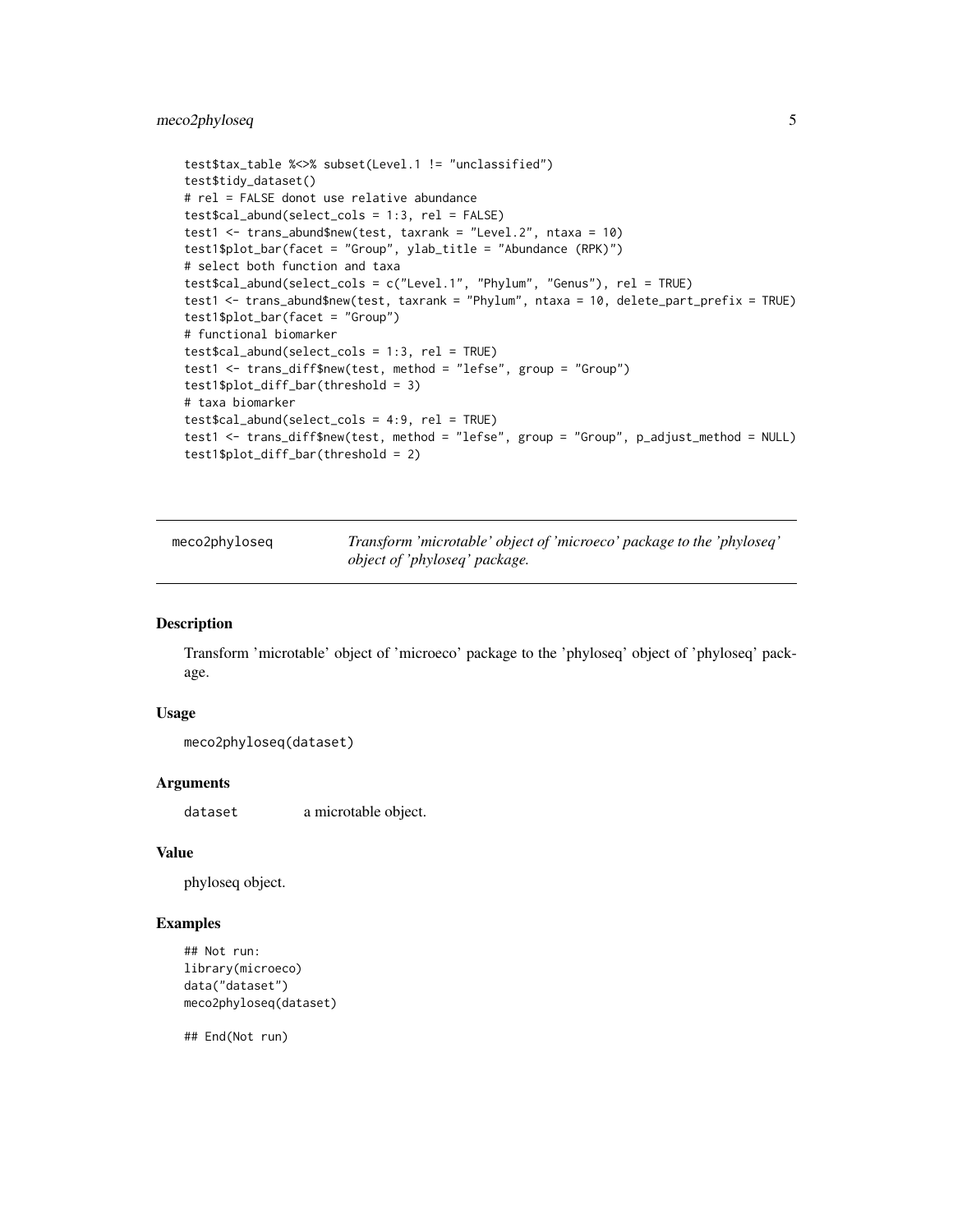### <span id="page-5-0"></span>Description

The MetaCyc\_pathway\_map data is a manually curated 'MetaCyc' pathway hierarchical structure data. It is used for the parsing the 'HUMAaN' metagenomic abundance table associated with 'Meta-Cyc' database. Currently, only superclass 1, 2 and the pathway are used in this data.

# Usage

data(MetaCyc\_pathway\_map)

metacyc\_pathway\_website

*Get the website for a 'MetaCyc' pathway name*

# Description

Get the website for a 'MetaCyc' pathway name

# Usage

```
metacyc_pathway_website(pathway = NULL)
```
#### Arguments

pathway default NULL; character vector; one or more MetaCyc pathway names.

### Value

character vector.

# Examples

metacyc\_pathway\_website("FOLSYN-PWY")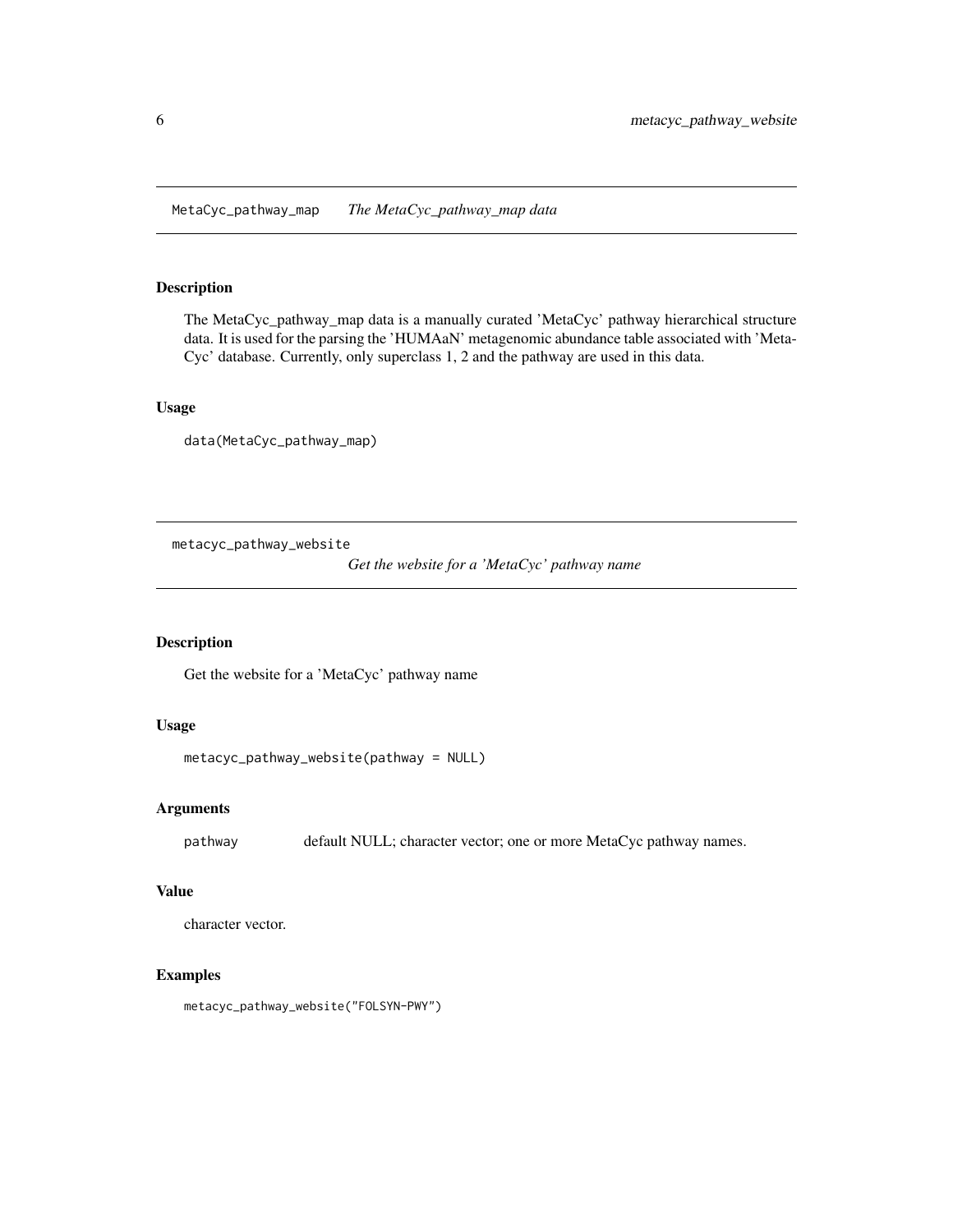<span id="page-6-0"></span>mpa2meco *Transform metagenomic classification results of 'mpa' format to 'microtable' object.*

# Description

Transform the classification results of mpa (MetaPhlAn) format to microtable object, such as MetaPhlAn and Kraken2 results. Kraken2 results can be obtained by merge\_metaphlan\_tables.py from MetaPhlAn or combine\_mpa.py from KrakenTools (https://ccb.jhu.edu/software/krakentools/).

#### Usage

```
mpa2meco(abund_table, sample_data = NULL, match_table = NULL, ...)
```
#### Arguments

| abund_table | 'mpa' format abundance table, see the example.                                                                                                                                                                                                                                                                               |
|-------------|------------------------------------------------------------------------------------------------------------------------------------------------------------------------------------------------------------------------------------------------------------------------------------------------------------------------------|
| sample_data | default NULL; the sample metadata table, must be tab or comma seperated file,<br>generally, a file with suffix "tsv" or "csv"                                                                                                                                                                                                |
| match_table | default NULL; a two column table used to replace the sample names in 'HU-<br>MAnN abundance result; Remember just two columns with no column names;<br>The first column must be sample names used in abund_table, the second column<br>is the new sample names, e.g. the rownames in sample_table. See the example<br>files. |
| $\ddots$ .  | parameter passed to microtable new function of microeco package, such as<br>auto_tidy parameter.                                                                                                                                                                                                                             |

#### Value

microtable object.

#### Examples

```
# use the raw data files stored inside the package
abund_file_path <- system.file("extdata", "example_kraken2_merge.txt", package="file2meco")
sample_file_path <- system.file("extdata", "example_metagenome_sample_info.tsv",
 package="file2meco")
match_file_path <- system.file("extdata", "example_metagenome_match_table.tsv", package="file2meco")
library(microeco)
library(file2meco)
library(magrittr)
mpa2meco(abund_table = abund_file_path)
test <- mpa2meco(abund_table = abund_file_path, sample_data = sample_file_path,
 match_table = match_file_path)
# make the taxonomy standard for the following analysis
test$tax_table %<>% tidy_taxonomy
test$tidy_dataset()
```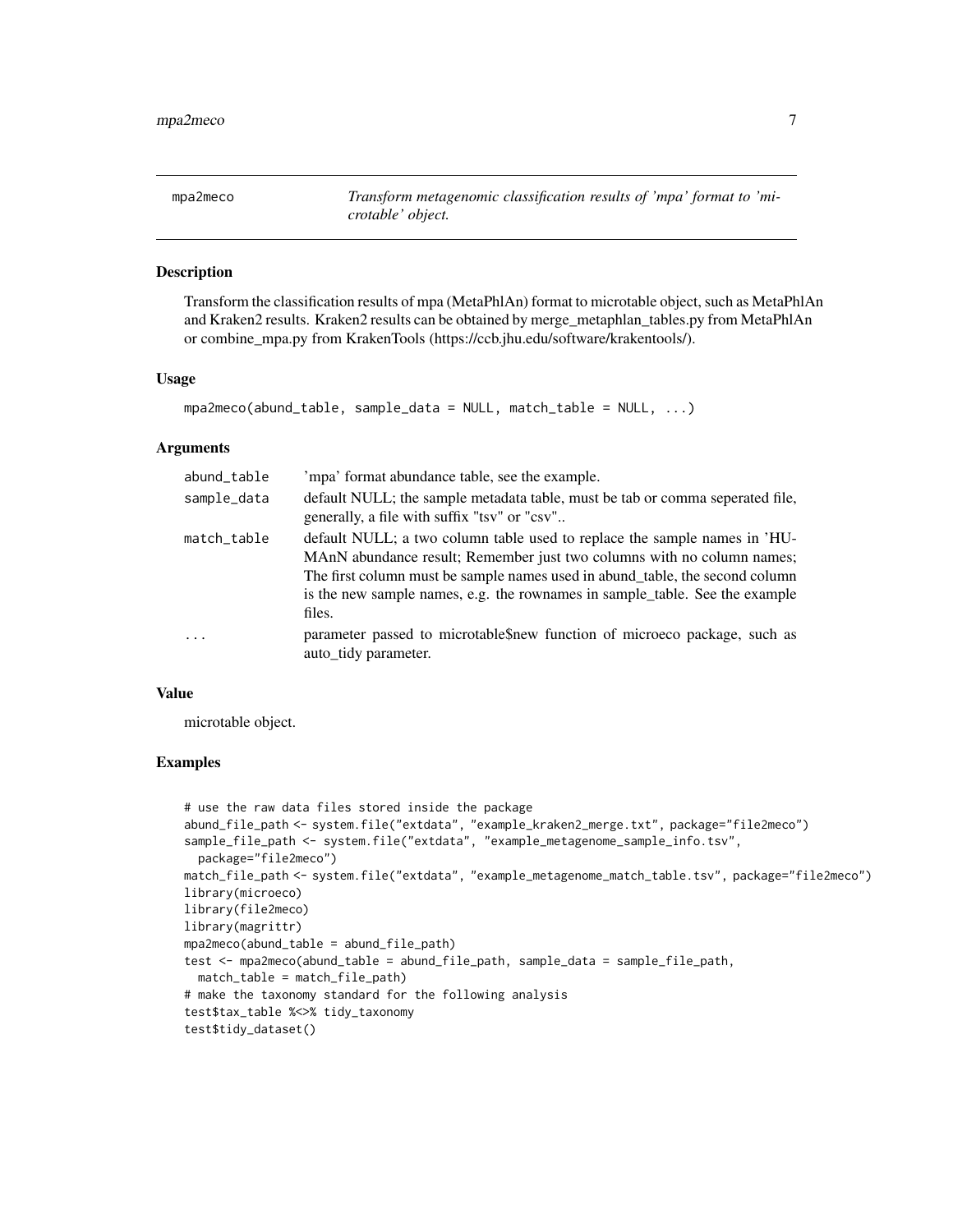#### Description

Transform 'Ncyc' metagenomic abundance to microtable object. Reference: Qichao et al. (2019) <doi: 10.1093/bioinformatics/bty741>.

#### Usage

```
ncyc2meco(abund_table, sample_data = NULL, match_table = NULL, ...)
```
#### **Arguments**

| abund_table | 'Ncyc' software output abundance table, see the example file.                                                                                                                                                                                                                                                                                                                                                                                                  |
|-------------|----------------------------------------------------------------------------------------------------------------------------------------------------------------------------------------------------------------------------------------------------------------------------------------------------------------------------------------------------------------------------------------------------------------------------------------------------------------|
| sample_data | default NULL; the sample metadata table; data.frame or character for the path;<br>A file path must be tab or comma seperated file, generally, a file with suffix "tsv"<br>or "csv".                                                                                                                                                                                                                                                                            |
| match_table | default NULL; data.frame or character for the path; should be two column ta-<br>ble used to replace the sample names in abundance result; Remember just two<br>columns with no column names; The first column must be sample names used in<br>abund_table, the second column is the new sample names, e.g. the rownames in<br>sample_table. See the example files; A file path must be tab or comma seperated<br>file, e.g. a file with suffix "tsv" or "csv". |
| $\ddotsc$   | parameter passed to microtable new function of microeco package, such as<br>auto tidy parameter.                                                                                                                                                                                                                                                                                                                                                               |

### Value

microtable object.

#### Examples

```
# use the raw data files stored inside the package
abund_file_path <- system.file("extdata", "example_Ncyc_table.tsv", package="file2meco")
sample_file_path <- system.file("extdata", "example_metagenome_sample_info.tsv",
 package="file2meco")
match_file_path <- system.file("extdata", "example_metagenome_match_table.tsv", package="file2meco")
library(microeco)
library(file2meco)
library(magrittr)
ncyc2meco(abund_table = abund_file_path)
test <- ncyc2meco(abund_table = abund_file_path, sample_data = sample_file_path,
 match_table = match_file_path)
test$tidy_dataset()
# use split_group = TRUE to calculate the pathway abundance with multipe map correspondance
test$cal_abund(select_cols = 1:2, rel = TRUE, split_group = TRUE, split_column = "Pathway")
```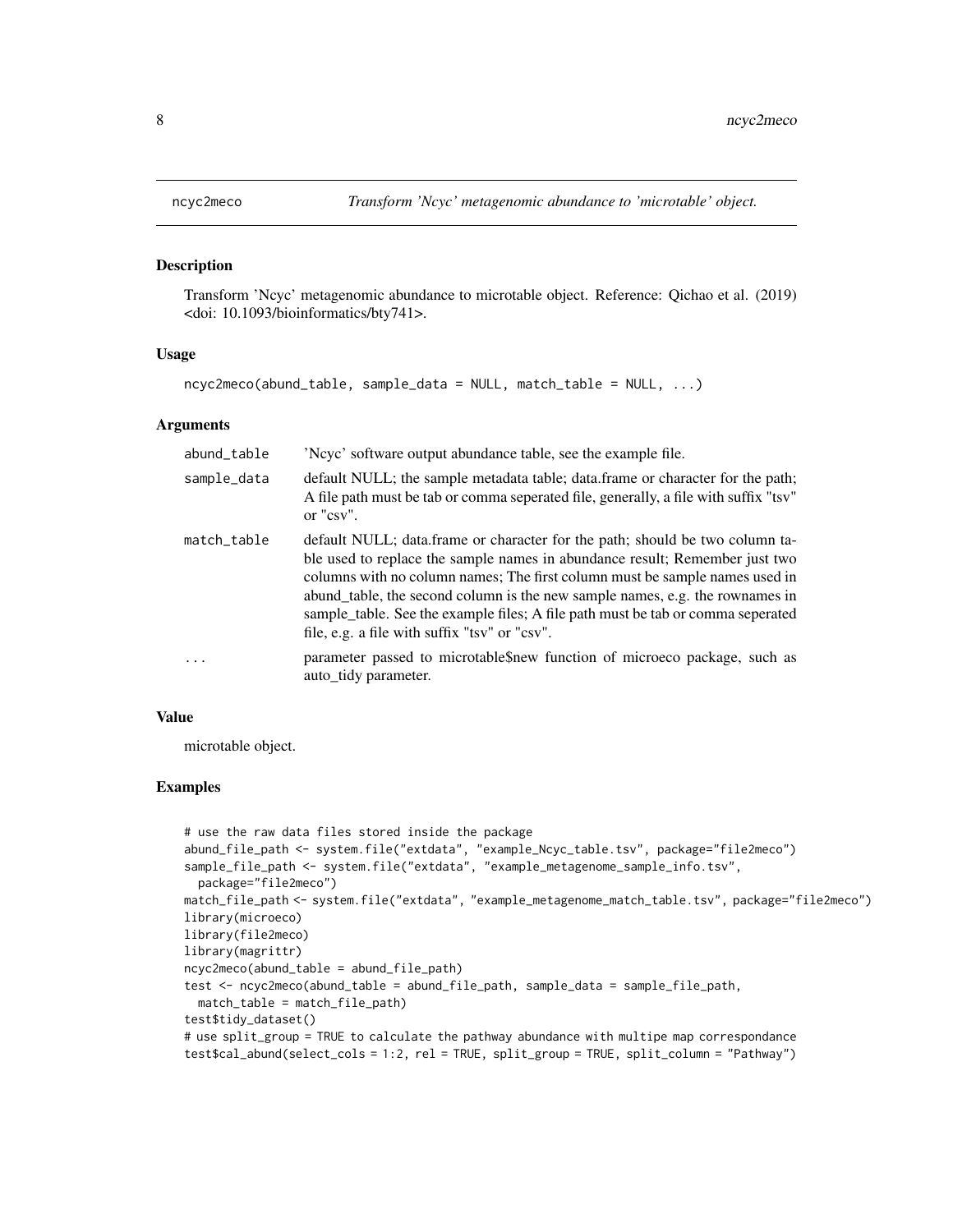```
test$taxa_abund$Pathway %<>% .[!grepl("unclass", rownames(.)), ]
test1 <- trans_abund$new(test, taxrank = "Pathway")
test1$plot_bar(bar_type = "notfull")
# for gene abundance, no splitting on the Pathway
test$cal_abund(select_cols = 1:2, rel = TRUE, split_group = FALSE)
test$taxa_abund$Gene %<>% .[!grepl("unclass", rownames(.)), ]
test1 <- trans_abund$new(test, taxrank = "Gene")
test1$plot_bar(bar_type = "notfull")
```
ncyc\_map *The ncyc\_map data*

# Description

The ncyc\_map data is used for the parsing the 'Ncyc' metagenomic results and add the N cycle pathway information to the 'tax\_table' of 'microtable' object.

#### Usage

data(ncyc\_map)

| phyloseg2meco | Transform the 'phyloseq' object of 'phyloseq' package to 'microtable' |
|---------------|-----------------------------------------------------------------------|
|               | object of 'microeco' package.                                         |

# Description

Transform the 'phyloseq' object of 'phyloseq' package to 'microtable' object of 'microeco' package.

### Usage

```
phyloseq2meco(physeq, ...)
```
#### Arguments

| physeq            | a phyloseg object.                                                                                |
|-------------------|---------------------------------------------------------------------------------------------------|
| $\cdot\cdot\cdot$ | parameter passed to microtable\$new function of microeco package, such as<br>auto tidy parameter. |

#### Value

microtable object.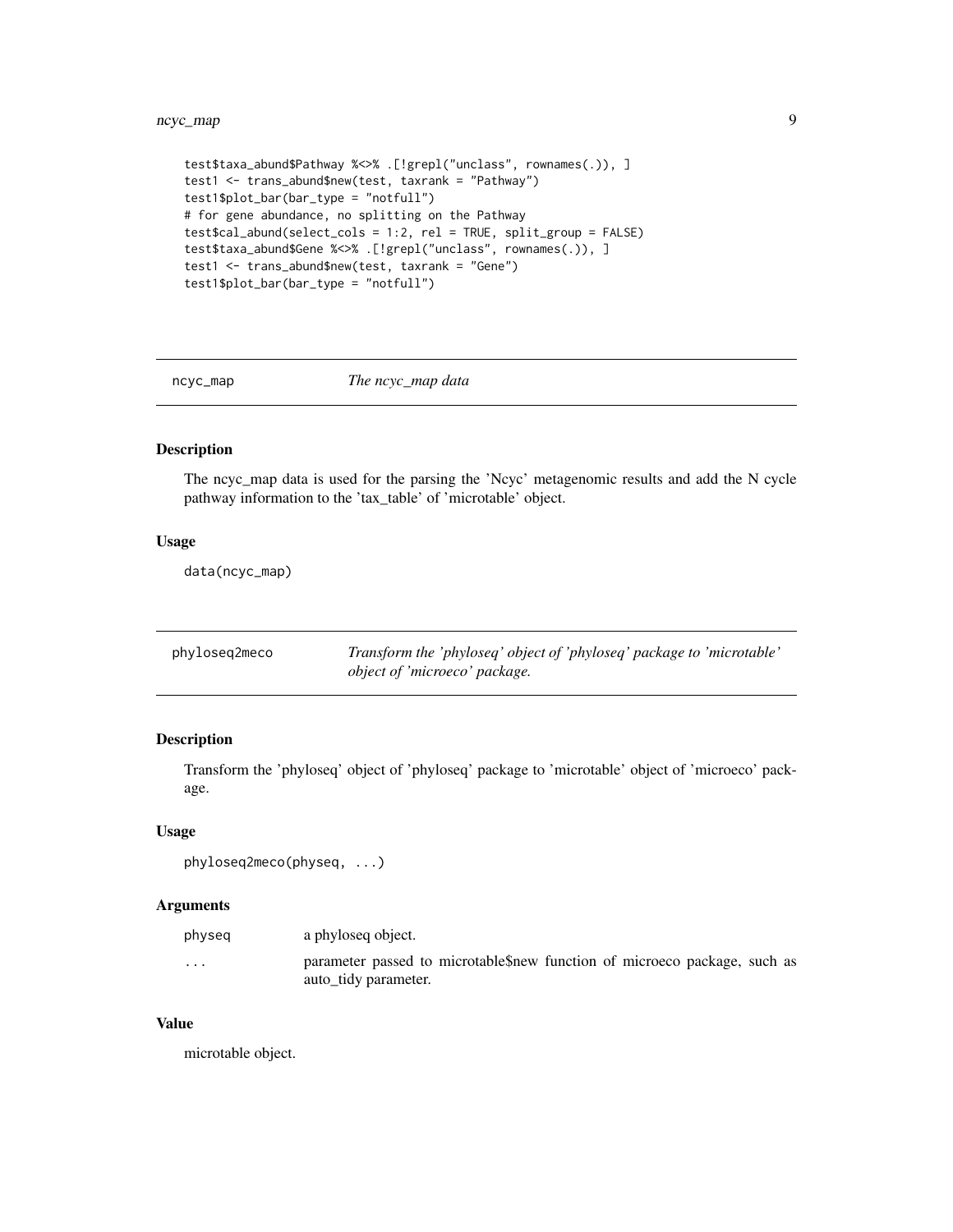# Examples

```
## Not run:
library(phyloseq)
data("GlobalPatterns")
phyloseq2meco(GlobalPatterns)
```
## End(Not run)

qiime1meco *Transform 'QIIME' results to 'microtable' object.*

# Description

Transform 'QIIME' results to microtable object.

# Usage

```
qiime1meco(
 otu_table,
  sample_data = NULL,
 phylo_tree = NULL,
 rep_fasta = NULL,
  ...
)
```
# Arguments

| otu_table   | the otu table generated from 'QIIME'. Taxonomic information should be in the<br>end of the file.                 |
|-------------|------------------------------------------------------------------------------------------------------------------|
| sample_data | default NULL; If provided, must be tab or comma seperated file, generally, a<br>file with suffix "tsv" or "csv". |
| phylo_tree  | default NULL; the phylogenetic tree; generally, a file with suffix "tre".                                        |
| rep_fasta   | default NULL; the representative sequences; a fasta file, generally with suffix<br>"fasta" or "fna" or "fa".     |
| $\ddots$ .  | parameter passed to microtable new function of microeco package, such as<br>auto tidy parameter.                 |

# Value

microtable object.

<span id="page-9-0"></span>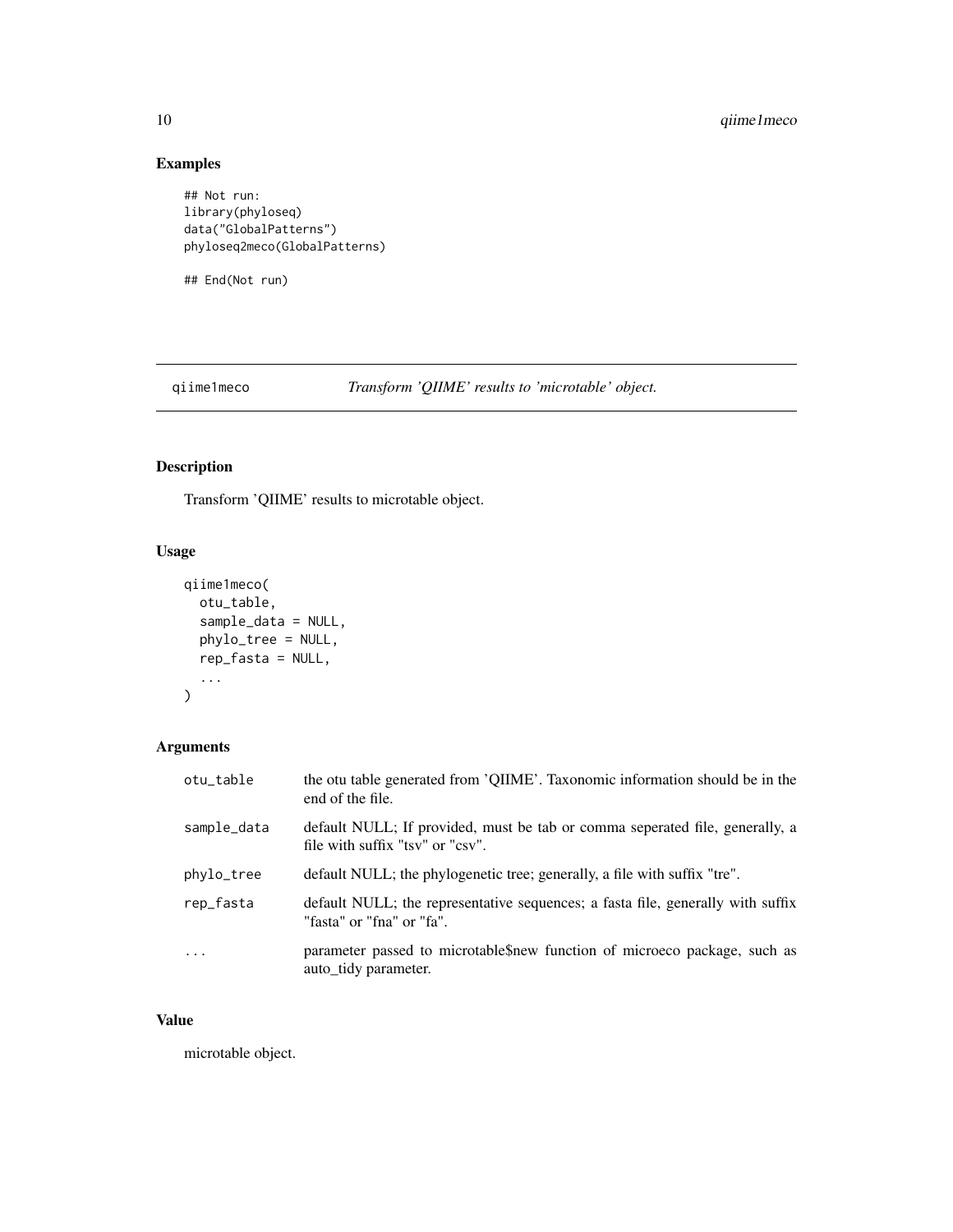# <span id="page-10-0"></span>qiime2meco 11

#### Examples

```
## Not run:
# use the raw data files stored inside the package
otu_file_path <- system.file("extdata", "otu_table_raw.txt", package="file2meco")
sample_file_path <- system.file("extdata", "sample_info.csv", package="file2meco")
phylo_file_path <- system.file("extdata", "rep_phylo.tre", package="file2meco")
rep_fasta_path <- system.file("extdata", "rep.fna", package="file2meco")
qiime1meco(otu_table = otu_file_path, sample_data = sample_file_path)
qiime1meco(otu_table = otu_file_path, sample_data = sample_file_path,
  phylo_tree = phylo_file_path)
qiime1meco(otu_table = otu_file_path, sample_data = sample_file_path,
  phylo_tree = phylo_file_path, rep_fasta = rep_fasta_path)
```
## End(Not run)

qiime2meco *Transform 'QIIME2' results to 'microtable' object.*

#### Description

Transform 'QIIME2' qza results to microtable object.

#### Usage

```
qiime2meco(
  ASV_data,
  sample_data = NULL,
  taxonomy_data = NULL,
  phylo_tree = NULL,
  rep_fasta = NULL,
  ...
\mathcal{L}
```
#### Arguments

| ASV_data      | the ASV data, such as the 'data2_table.qza'.                                                                                                                                                                                                                                                                                                  |
|---------------|-----------------------------------------------------------------------------------------------------------------------------------------------------------------------------------------------------------------------------------------------------------------------------------------------------------------------------------------------|
| sample_data   | default NULL; the sample metadata table; three formats are available: One for-<br>mat is q2-type tab seperated file path, such as the 'sample-metadata.tsv' in the<br>example; The second format is generaly used comma seperated file path with the<br>suffix csv or tab seperated file with suffix tsv/txt; The third format is data.frame. |
| taxonomy_data | default NULL; the taxonomy data, such as the 'taxonomy.qza'.                                                                                                                                                                                                                                                                                  |
| phylo_tree    | default NULL; the phylogenetic tree, such as the 'tree.qza'.                                                                                                                                                                                                                                                                                  |
| rep_fasta     | default NULL; the representative sequences, such as the 'dada2 rep set.qza'.                                                                                                                                                                                                                                                                  |
| $\cdot$       | parameter passed to microtable\$new function of microeco package, such as<br>auto_tidy parameter.                                                                                                                                                                                                                                             |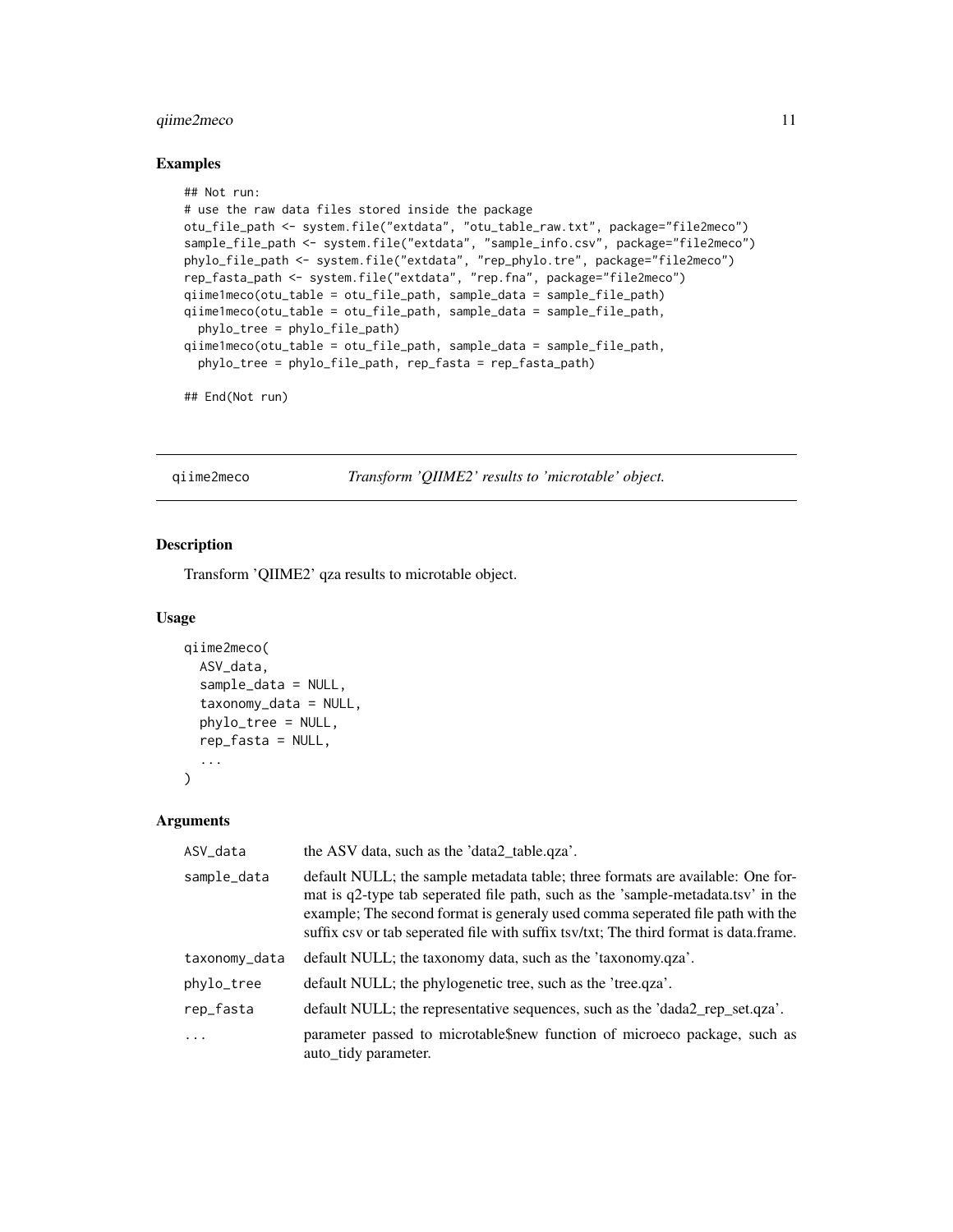# Value

microtable object.

# Examples

```
## Not run:
# The data files is downloaded from https://docs.qiime2.org/2020.8/tutorials/pd-mice/
# and stored inside the package.
abund_file_path <- system.file("extdata", "dada2_table.qza", package="file2meco")
sample_file_path <- system.file("extdata", "sample-metadata.tsv", package="file2meco")
taxonomy_file_path <- system.file("extdata", "taxonomy.qza", package="file2meco")
qiime2meco(ASV_data = abund_file_path)
qiime2meco(ASV_data = abund_file_path, sample_data = sample_file_path)
qiime2meco(ASV_data = abund_file_path, sample_data = sample_file_path,
  taxonomy_data = taxonomy_file_path)
```
## End(Not run)